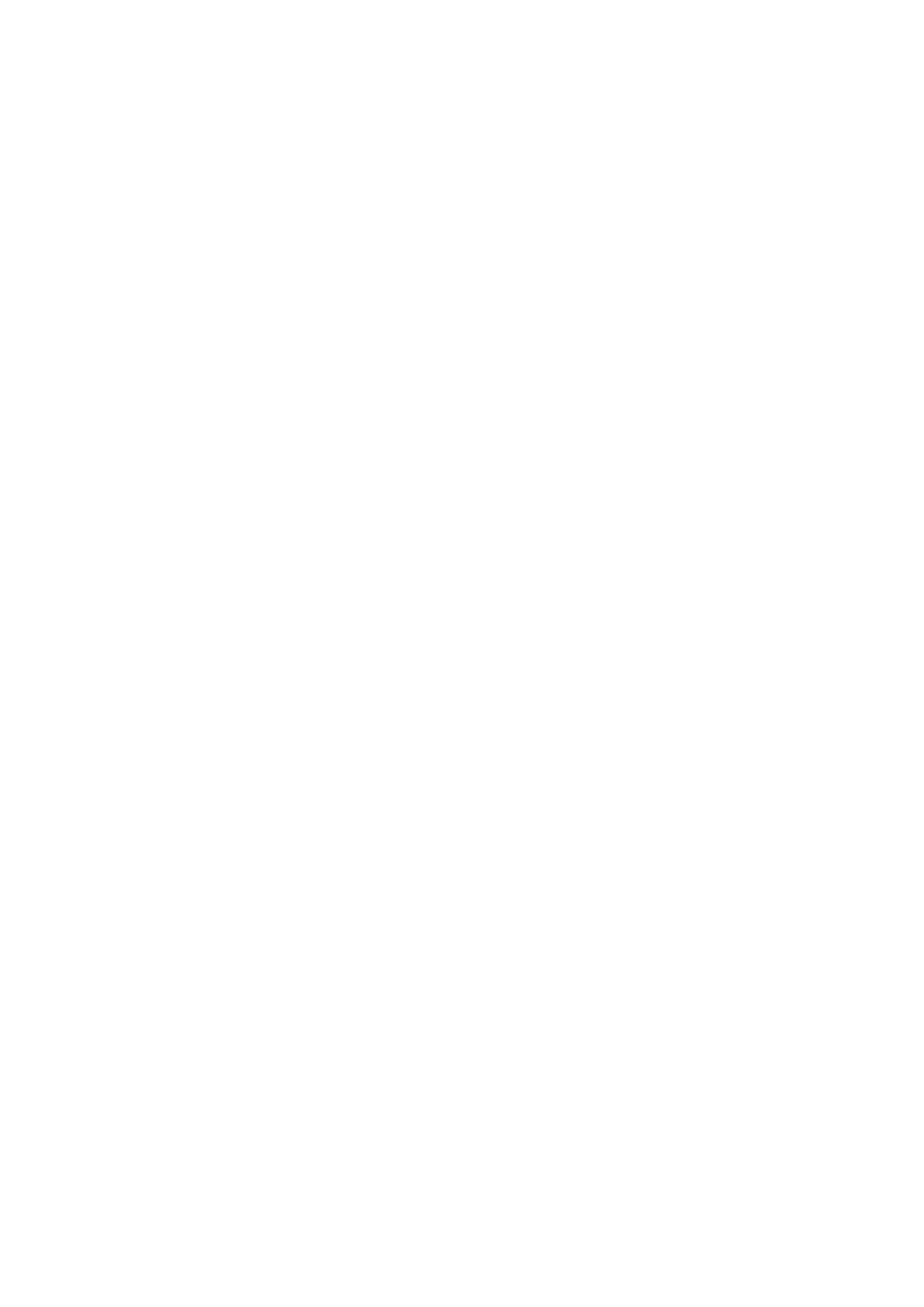mechanisms, programme-activities and outcomes of ICPs for community-dwelling older people, which emerged from the RRR previously conducted [\[23](#page-9-0)]. A Delphi study consists of multiple rounds in which data are collected by sending out a questionnaire that needs to be filled in by a panel of experts on a particular topic. The anonymous responses are aggregated and shared with the panel after each round in the form of a group result [\[19,](#page-9-0) [24](#page-9-0)]. In a classical Delphi study, the aim is to elicit opinion and gain consensus, may consist of three or more rounds, and has an open qualitative first round which allows Delphi panel experts to record responses. In this study, the term 'modified' refers to a Delphi study that consisted of two rounds, and where in round 1 Delphi panel experts were provided with items of the RRR, of which they are requested to assess their relevance for the Dutch setting [\[25](#page-9-0), [26\]](#page-9-0). A Delphi study is an efficient method for obtaining valuable input from multiple experts in a relatively short timeframe and clarifies which items are more/less relevant and why, or which items are missing from the theory presented, in this case the RRR. Information on consensus among experts is particularly useful in the process of refining the PT and explaining why integrated care does (not) work for (frail) older people, how, and in this specific context.

#### **SELECTION OF PARTICIPANTS**

A purposive sampling strategy was used to identify experts with relevant experience in the field of integrated care for older people, aiming for diversity regarding age, gender, profession, and the setting of the ICP(s) they were involved in. In order for the experts to be selected for the Delphi panel, they needed to be actively involved in the implementation of programmes regarding integrated care for (frail) older people at home which were being monitored or evaluated in the Netherlands. Their active involvement in the implementation of ICPs depended on their role as e.g. researchers, healthcare providers, policy advisors, managers etc. Participants for the Delphi expert panel were recruited across the Netherlands through the professional networks of various parties involved in this study, i.e. the commissioner of the current study, a steering committee established for the larger study (see Acknowledgements) and, the researchers of the current study. Experts who met the selection criteria were invited by email with information about the study objectives and details of the Delphi study. Those who gave informed consent were included in the study.

#### **DELPHI ROUND 1**

Participants were sent an electronic questionnaire via a weblink (SurveyMonkey). The questionnaire started with an introduction of the study, an explanation of the objectives, the structure of the questionnaire, and the definitions of the constructs: context, mechanisms,

programme-activities, and outcomes. The questionnaire continued with six general questions regarding gender, age, highest level of education, current job position, number of years working within the position, and number of years of experience with integrated care for older people. The questionnaire contained another 71 questions related to ICPs [[13](#page-8-0)]. Participants were asked to indicate the relevance of 15 context items, 14 mechanisms, 20 programme-activities and 22 outcomes. Relevance was measured on a 9-point Likert scale (1 = very irrelevant, 9 = very relevant), with scores 1–3 considered as irrelevant, 4–6 as equivocal/ambiguous and, 7–9 as relevant. Context items included e.g. offering training and education to healthcare professionals, and having organisation support and coordination on all levels; mechanisms included e.g. involvement of older people and informal caregivers, and having effective communication between all stakeholders, programme-activities included e.g. performing comprehensive geriatric assessments, and deployment of case management; and outcomes included e.g. delayed move to nursing home, and quality of life (see Appendix A for the complete list). The questionnaire ended with two open questions. In this part, participants were able to provide additions to the context items, mechanisms, programme-activities, and/ or outcomes in the questionnaire. The participants were also asked for general comments/suggestions about items and the questionnaire itself. Data collection of round 1 took a total of two weeks.

#### **DELPHI ROUND 2**

In the second Delphi round, items on which dissensus was found during the first Delphi, were included. The questionnaire started with the same general questions as round 1. Subsequently, participants were asked to reassess the relevance of the context items, mechanisms, programme-activities, and outcomes on a 9-point Likert scale. At the end of the questionnaire, participants were asked for general comments/suggestions on the items and the questionnaire. During the second round, participants were shown a summary of the group results from the first Delphi round, including 1) the median assessment results and interquartile range (IQR) on each item, 2) the level of (insufficient) consensus between the participants and, 3) whether consensus achieved. The IQR is the difference between the  $3<sup>rd</sup>$  and  $1<sup>st</sup>$  quartile in which 50% of core values lie [\[27\]](#page-9-0). The IQR also shows the degree of convergence of the answers [[28–31](#page-9-0)]. A summary of the group results were shown to give insight into the level of (dis)agreement between experts in the first round and to generate additional insights about the specific item(s). It has been shown that providing feedback regarding the level of group agreement reached, influences the achievement of level of consensus subsequently [\[32\]](#page-9-0). Data collection of round 2 took a total of two weeks.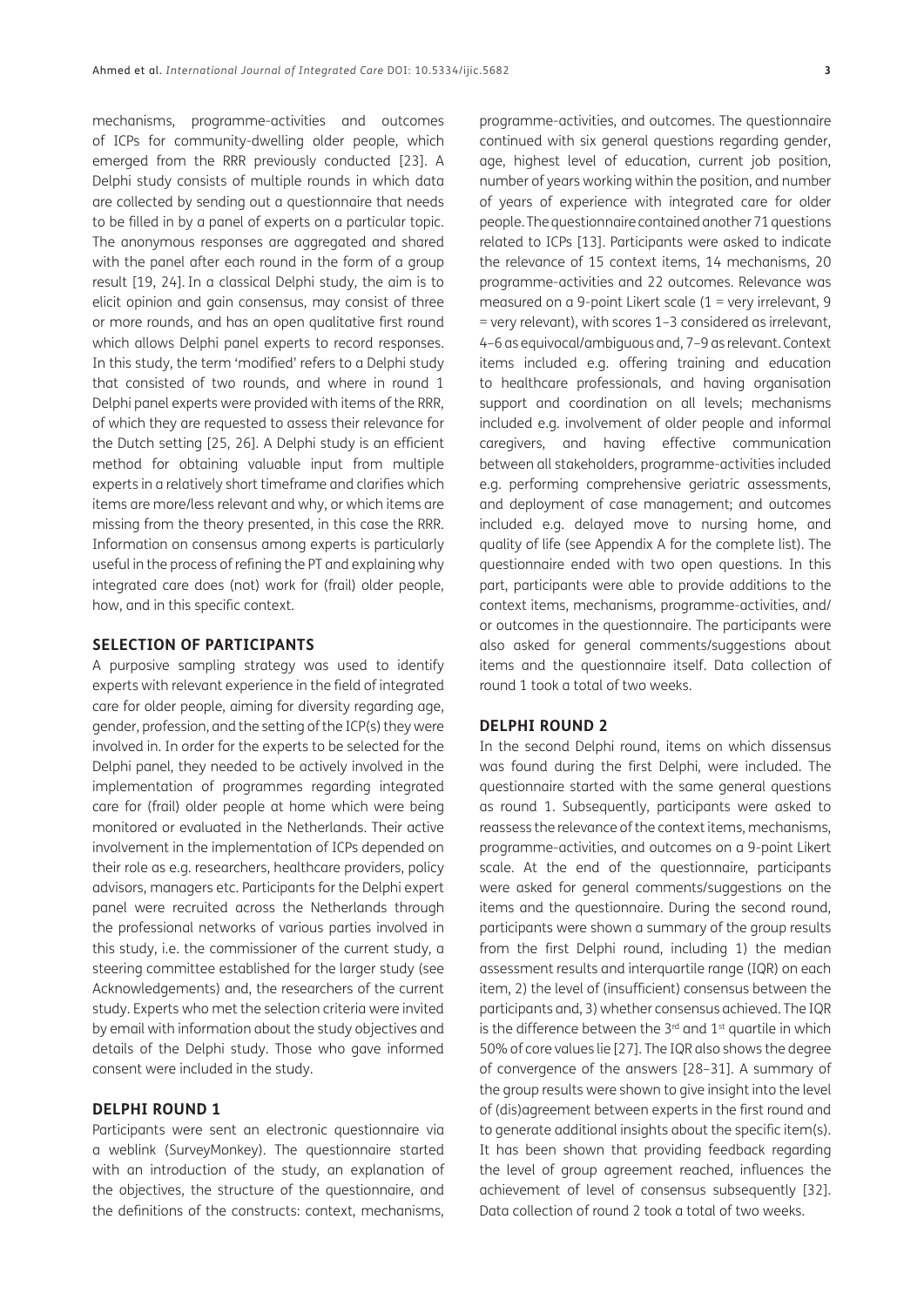#### **DATA ANALYSIS**

The measures concerning the operationalization of the level of consensus among participants were determined in advance [\[33\]](#page-9-0). In the literature, no standard threshold for consensus is offered [[34](#page-9-0)], with thresholds for consensus ranging from 55%–100% [[35\]](#page-9-0). In this study, the 9-point scale was categorized into three ranges: 1–3 as irrelevant; 4–6 as equivocal; and 7–9 as relevant. The cut-off point for consensus among panel members was set on 75% [\[34](#page-9-0), [36](#page-9-0), [37\]](#page-9-0), including the condition that less than 15% of the panel needed to have a scoring in the 1–3 range [\[38](#page-9-0), [39\]](#page-9-0). All items with scores in the 4–6 range and without consensus, were presented again to the expert panel in Delphi round 2. **[Table 1](#page-3-0)** demonstrates when an item was defined as irrelevant, equivocal, or relevant based on the overall median panel score in both rounds. The degree of consensus of the respondents on each context item, mechanism, programme-activity, and outcome was analysed based on the median scores of the group. Only fully completed questionnaires in both rounds were included in the analyses. The analyses were performed in MS Excel.

#### **REFINED PT**

Based on the findings of the Delphi study, the PT presented in the RRR was adjusted where appropriate. Consensus on items being relevant, remained part of the PT or were added to the PT. Consensus on items being irrelevant or no consensus on items were removed from the PT.

#### **ETHICS**

As this study does not involve patients or study subjects, according to the Dutch Medical Research in Human Subjects Act (WMO) in the Netherlands, an ethical approval was not needed. However, all participants provided their consent and participation in the survey was anonymous.

## **RESULTS**

### **PARTICIPANTS**

A total of 35 people was approached to participate in the Delphi study, of which 21 people agreed (**[Figure 1](#page-3-1)**). One person mentioned she did not have the time to participate, whereas the other 13 did not respond to our invitation and thus did not provide a reason not to participate. Of the 21 participants, three did not fully complete the questionnaire in round one (completion rate =  $86\%$ ), and one in round two (completion rate = 94%). One participant in round one mentioned she found the questions too hard to interpret. Other participants did not provide a reason for not completing the questionnaire. The final data analyses included responses of 17 participants. In **[Table 2](#page-4-0)** the characteristics of the participants are shown.

#### **LEVEL OF CONSENSUS**

The results on each of the context items, mechanisms, programme-activities, and outcomes of the first and

|         |                  | <b>OVERALL PANEL MEDIAN IN</b><br><b>1-3 POINT RANGE</b> | <b>OVERALL PANEL MEDIAN IN</b><br><b>4-6 POINT RANGE</b>                                                                            | <b>OVERALL PANEL MEDIAN IN</b><br><b>7-9 POINT RANGE</b> |
|---------|------------------|----------------------------------------------------------|-------------------------------------------------------------------------------------------------------------------------------------|----------------------------------------------------------|
| Round 1 | Dissensus (<75%) |                                                          | Equivocal $\rightarrow$ included in round 2 Equivocal $\rightarrow$ included in round 2 Equivocal $\rightarrow$ included in round 2 |                                                          |
|         | Consensus (≥75%) | Irrelevant                                               | Equivocal $\rightarrow$ included in round 2                                                                                         | Relevant                                                 |
| Round 2 | Dissensus (<75%) | Equivocal                                                | Equivocal                                                                                                                           | Equivocal                                                |
|         | Consensus (≥75%) | Irrelevant                                               | Equivocal                                                                                                                           | Relevant                                                 |

<span id="page-3-0"></span>**Table 1** Rules on consensus and dissensus in different point-ranges.



<span id="page-3-1"></span>**Figure 1** Flowchart of participant inclusion.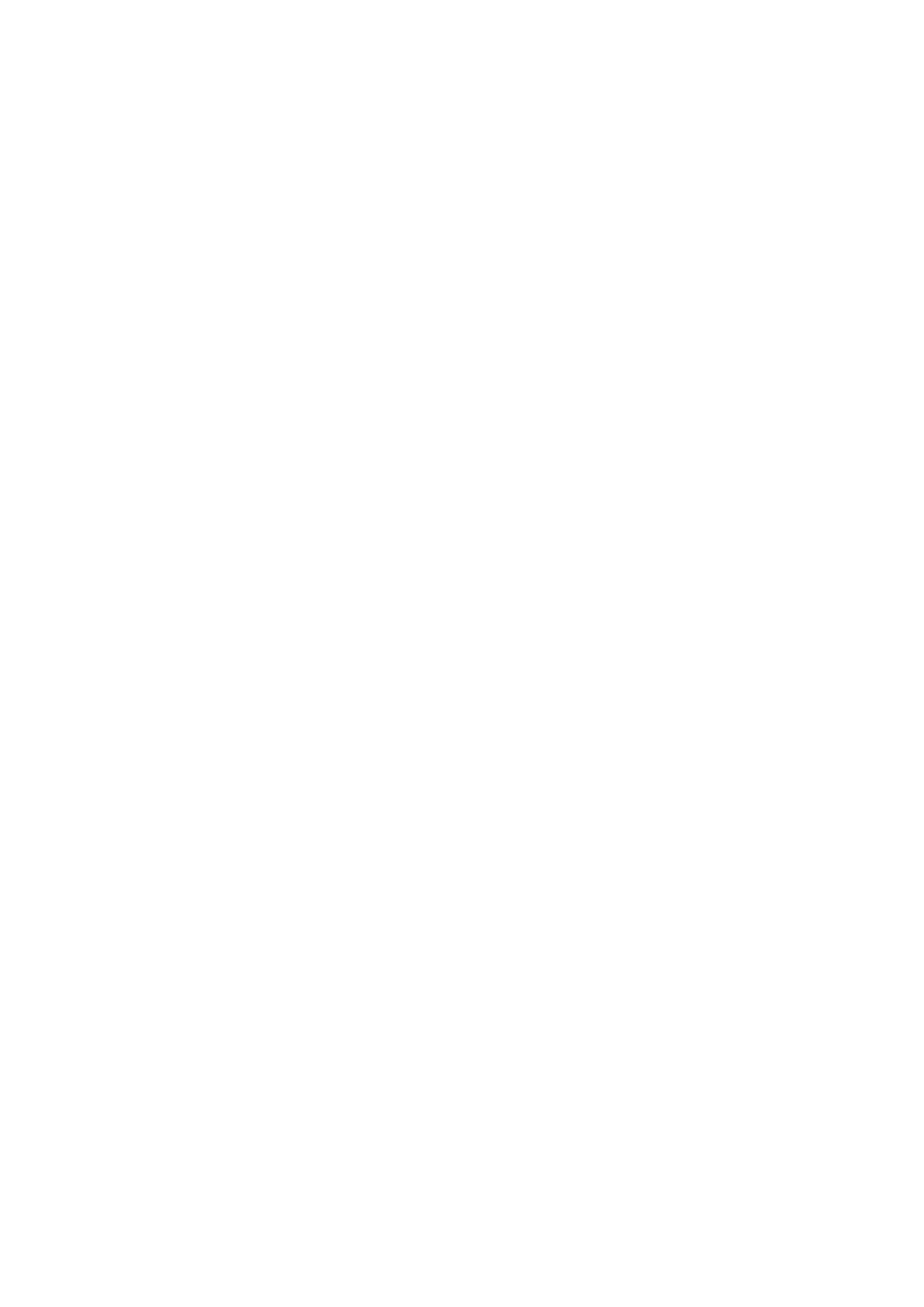interprofessional collaboration, but also between HCPs and older people and their informal caregivers. Enabling collaboration structures were considered very relevant for optimal functioning of a fully integrated interprofessional care team. Also, the HCPs need to provide person-centred care by putting the older person central and focus on the needs, preferences, and possibilities of the individual.

Delphi panellists disagreed on the relevance of focusing on system goals (e.g. improved national system integration) for ICPs. A reason for not finding this mechanism relevant, was not provided.

#### Programme-activities

Experts considered the programme-activities identification and selection of the right target group, incorporating risk prevention in ICPs, performing comprehensive geriatric (home) assessments, and frequent (preventive) home visits to be highly relevant for the Dutch situation. Various care activities, such as the development and implementation of individual care plans, setting up a hospital discharge plan, medication adjustment and alignment (e.g. at care transition) were also considered programme-activities of high relevance. Supporting self-management of older people, the provision of case management, as well as empowerment of patients were found relevant too.

The Delphi rounds also demonstrated that the degree of relevance was undecided for multiple programmeactivities, such as the generic and disease-specific deployment of APNs, performing (telephone) followup appointments, having specialized clinics regarding memory/dementia care in primary care, standardization of processes, and the use of information technology (IT) for risk inventory and reminders. However, a reason on disagreement was not provided.

#### Outcomes

A high degree of relevance was found for increased functionality, improved self-management of the older person, quality of life (mixed results in the literature), improved (perceived) health, decreased decline in mental health (e.g. depression), a higher satisfaction of the patient, informal caregiver(s) and HCP(s). Moreover, the possibility for the older person to stay longer at home, and hospital-related outcomes (mixed results in the literature) were assessed to be of high relevance. Experts also agreed with high relevance being found on the outcomes of use of hospital services/health system (mixed results in the literature), improved access to healthcare and social care, and improved use of case management services.

Dissensus on relevance has been found concerning the following outcome measures: increase in the performance frequency of early detection screening tests for certain conditions (e.g. diabetes, hypertension, vitamin B12 deficiency) and immunizations (e.g. influenza vaccinations) due to the highly clinical nature of the outcomes; reduced medication use by older people,

improved timeliness of communication (e.g. to primary care), cost-effectiveness, and mortality. A reason for disagreement on the latter four outcomes was not found.

#### Refined PT

Based on the findings of the Delphi rounds, the PT was refined for the Dutch setting. In **[Box 1](#page-5-0)** this refined PT is shown, with the items that were added, being underlined.

<span id="page-5-0"></span>**Box 1** Refined PT on ICPs for community-dwelling frail older people in the Dutch setting.  $C =$  context; PA = programme-activity; M = mechanism; O = outcome

Considering the increase in the number of older people (C) and decrease in access to hospital beds (C), ICPs with well-designed implementation processes (C) offering continuity of care (PA) are needed. The national and local governments can play a role in facilitating (components of) ICPs by promotion via funding or policy (C) and by providing clarity on legislation and regulations concerning ICPs (C). By means of case finding the right patient population is identified and selected (PA) to deliver the right care at the right time. It is essential to establish well-skilled (C) multidisciplinary teams of competent HCPs (C) providing person-centred care (M) and self-management support (PA) and making sure that patients are empowered (PA) to achieve good health. HCPs need to work closely together (M) and communicate effectively with stakeholders from other domains e.g. primary care, secondary care, community care, social/policy domain, and also informal caregivers (M). By means of education (C) and involving older people and informal caregivers in the care process (M), and trusting the general practitioner (M) and/or the primary HCP (e.g. home visiting professional) (M) a strong relationship between them and the HCP's (M) should be built. This way management and monitoring of care activities (M, PA) can be optimized with having a clear portfolio of patients (C) whereby continuous feedback to HCP's (M) needs to be provided. Several programme-activities may contribute to achieving the desired results, such as conducting extensive geriatric assessments/shared assessment processes (PA), setting up individual care plans (PA), having (preventive) home visits (PA), performing case management (PA), managing medication treatment (PA), hospital discharge planning (PA). Next to the alignment of health and social care systems and organizations (C), financial support (C) with e.g. incentives for active participation (M), efficient use of information technology (C), and integration of case management in ICPs (C) emerged also as key elements. ICPs demonstrate positive effects on the functionality (O), mental health (O), self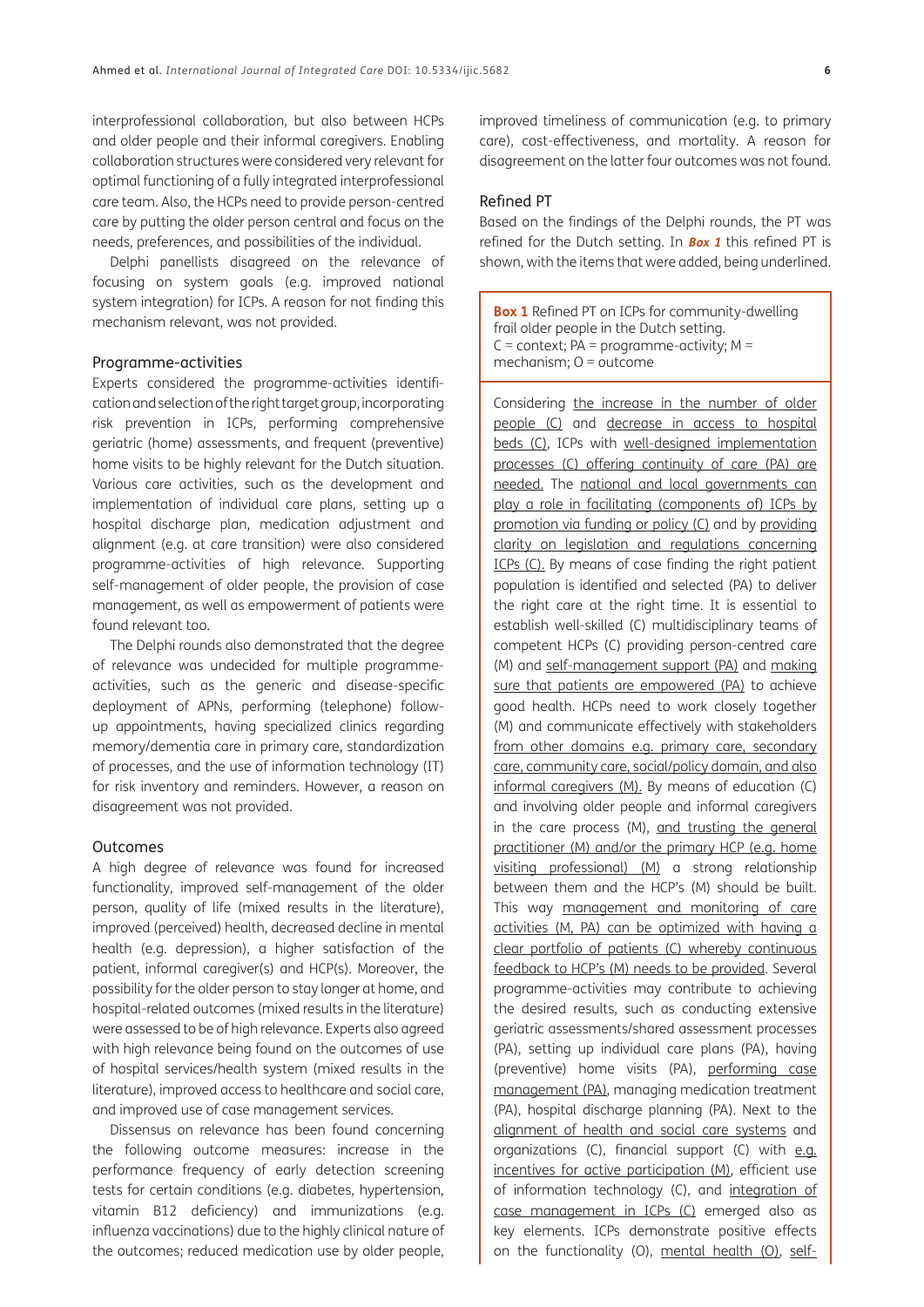management skills (O), perceived health (O) of older people, hospital-related outcomes (O), quality of life (O), use of healthcare services including case management (O), and their access to healthcare and social care (O). Besides improved care processes (O), end-of-life discussions were increased (O), the burden on informal caregiver(s) was reduced (O), and there was a delayed placement in a nursing home (O) improving the satisfaction of older people, informal caregivers and HCPs with the care provided (O).

## **DISCUSSION PRINCIPAL FINDINGS**

In this study we aimed to refine the PT for ICPs for community-dwelling frail older people for the Dutch setting by providing insight into the level of consensus on the relevance of context items, mechanisms, programmeactivities, and outcomes identified in the RRR. Based on two Delphi rounds, consensus was reached on a set of 57 out of 71 items (80%) of the initial PT, derived from a previous conducted RRR using international literature. Based on the findings of the Delphi study, the initial PT was extended. The added items in the refined PT included increase in the number of older people, decrease in access to hospital beds, well-designed ICP implementation processes, case management, having a clear portfolio of patients, the role of the national/ regional governments, aligning existing health- and social care systems, management and monitoring of care activities, strong relationship between older person and HCPs with patients putting their trust in GP, providing continuous feedback to HCPs. These added outcomes were self-management, perceived and mental health, burden on informal caregiver(s), frequency of end-of-life discussions, healthcare access, and care processes. In the refined PT the items 'having follow-up appointments' (programme-activity) and 'healthcare costs/costeffectiveness' (outcome) were removed. Also, not finding consensus on the relevance concerning the inclusiveness of APN may illustrate that there is unclarity about the APN role as part of ICPs in the Netherlands. As nowadays primary care assistant practitioners play an important role in primary care for older people, the main role of APNs in ICPs is not fulfilled like before. The main role of APNs seems to have changed over time from practitioner to consultant [\[12,](#page-8-0) [40](#page-9-0)].

#### **COMPARISON TO PREVIOUS STUDIES**

When comparing our findings with those of other studies, it must be noted that there are not many Delphi studies on integrated care specifically for older people. Briggs et al. (2018) generated consensus on the actions required to implement the World Health Organization Integrated Care for Older People (ICOPE) approach [\[41\]](#page-10-0). In line with our study, consensus was found on setting up individualised interdisciplinary care plans for

patients, active case finding, incorporating prevention programmes, performing geriatric assessments, care delivery by interdisciplinary teams, educational support for formal and informal carers, and the use of data sharing platforms [\[41\]](#page-10-0). Items on which no consensus was found by Briggs et al. (2018), were the use of provider report cards, traditional and complementary medicines, and the development of new work cadres [[41](#page-10-0)]. Zonneveld et al. (2020) investigated the values that underpin integrated health services delivery and found consensus on values such as 'person-centred', 'co-produced', 'collaborative', 'preventative', and 'co-ordinated', comparable to our findings [[42](#page-10-0)]. Regarding values related to IC, no consensus was found on 'sustainable', 'innovative', 'proficient', 'safe', and 'realistic' due to not being specific or essential enough for IC [[42](#page-10-0)]. They, however, did not focus on programmes for older people specifically.

#### **STRENGTHS AND LIMITATIONS**

The strength of the current study lies in the use of the structured, electronic Delphi technique to further refine the PT in our RRR and explaining why IC does (not) work for (frail) older people, how, and in what context. To the best of our knowledge, we are one of the first to opt for a Delphi study following a RRR, whereas often individual interviews are conducted. Given the scarcity of resources, this appears to be an efficient method for obtaining meaningful input from multiple experts in a relatively short timeframe. This method makes it clear which items are more/less relevant, and/or which items are missing from a RRR and why items are considered less relevant.

However, a few limitations need to be considered for this Delphi study. The first one being the size of the Delphi panel. We invited 35 experts to participate in the Delphi study, but not all responded to our invitation. Nonetheless, sufficient diversity in the Delphi panel was achieved, which is considered more important in terms of validity of study findings. Currently, there are no universally agreed criteria for the selection of experts, and the minimum or maximum number of experts on a panel [[34](#page-9-0), [43\]](#page-10-0). A second limitation concerns the formulation of questions in the survey. Delphi panel members indicated that several questions were open for own interpretation and could be explained in more detail. The high level of consensus reached after two rounds given a diverse panel, is however very encouraging. To clarify questions in the second Delphi round, some were slightly reformulated or a brief explanation was included. A third limitation relates to the e-interaction between panel members. Exchange of arguments between experts and the authors was only possible digitally, which has hindered in not or partially being able to explain the lack of consensus. In order to acquire more information on the reasoning of members, a blended or 'physical' Delphi study could be more suitable.